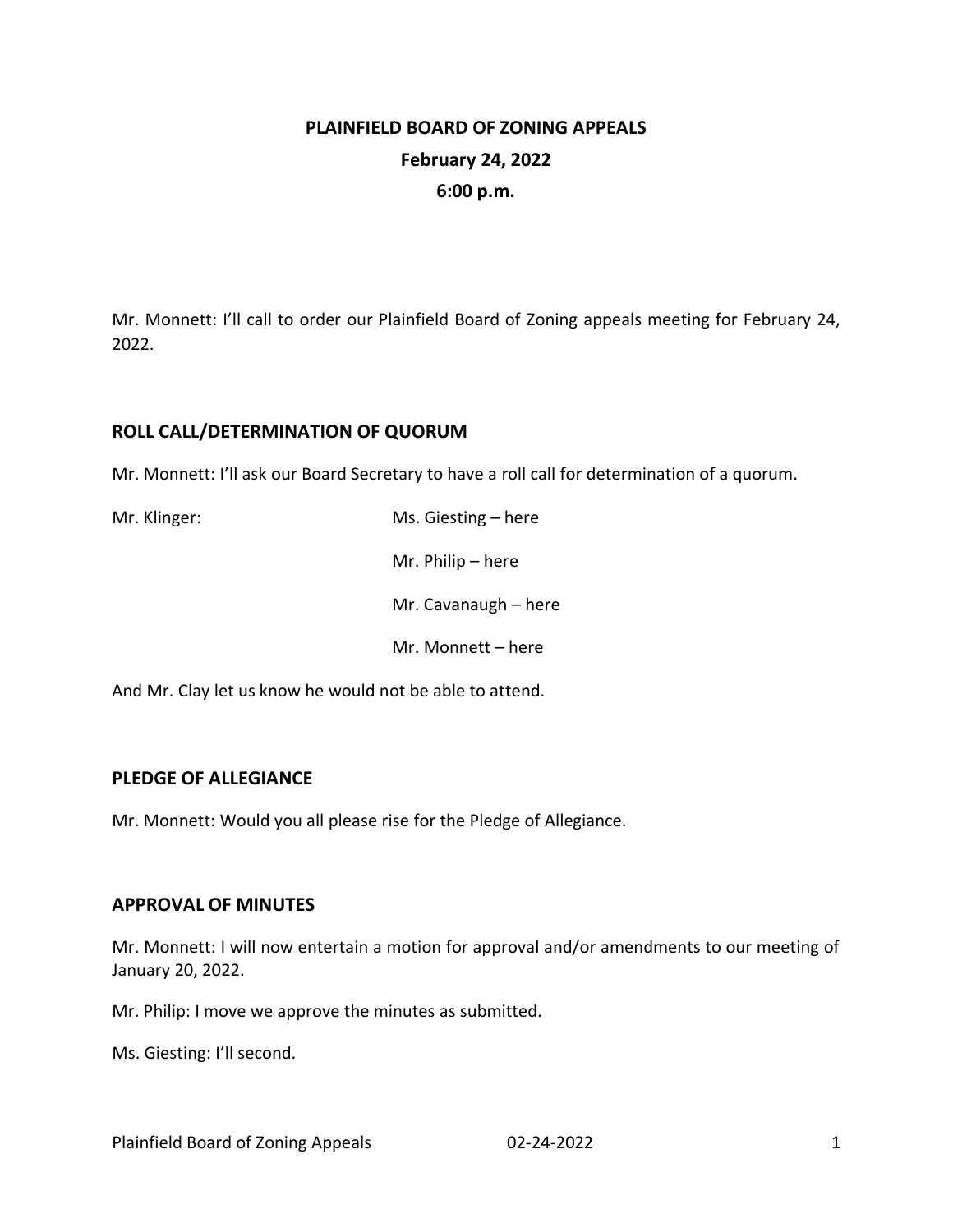Mr. Monnett: We have a motion and a second. All in favor say aye.

(All ayes)

Mr. Monnett: Thank you

#### **OATH OF TESTIMONY**

Mr. Monnett: Public Hearings are designed to allow public input regarding the subject matter. The proceedings are recorded for public record purposes; please come to the podium, located in the front of the room, give your name and address and make your presentation. Following your presentation, please print your name and address on the speakers' sheet; that will correctly official record reflects your name and address. I'll ask Mr. Daniel if he will administer the Oath of Testimony, please.

Mr. Daniel: Anybody expecting to testify tonight, please stand and raise your right hand.

(Mr. Daniel administers the Oath of Testimony)

Mr. Daniel: Thank you

### **PETITIONS FOR PUBLIC HEARING**

Mr. Monnett: Our first petition tonight should be BZA-21-124-A.

Mr. Berg: Mr. President, we were informed by the engineering firm representing the applicant that they did not send out the notices, as per the rules of procedure.

Mr. Monnett: And can we please verify that this is the second time, correct?

Mr. Berg: The previous month, they sent them out incorrectly. This month, they just failed to do so.

Mr. Monnett: Thank you. I will open it up to our board for some discussion and some guidance.

(inaudible)

Mr. Monnett: I don't either.

(inaudible)

Mr. Monnett: Right.

Plainfield Board of Zoning Appeals 02-24-2022 2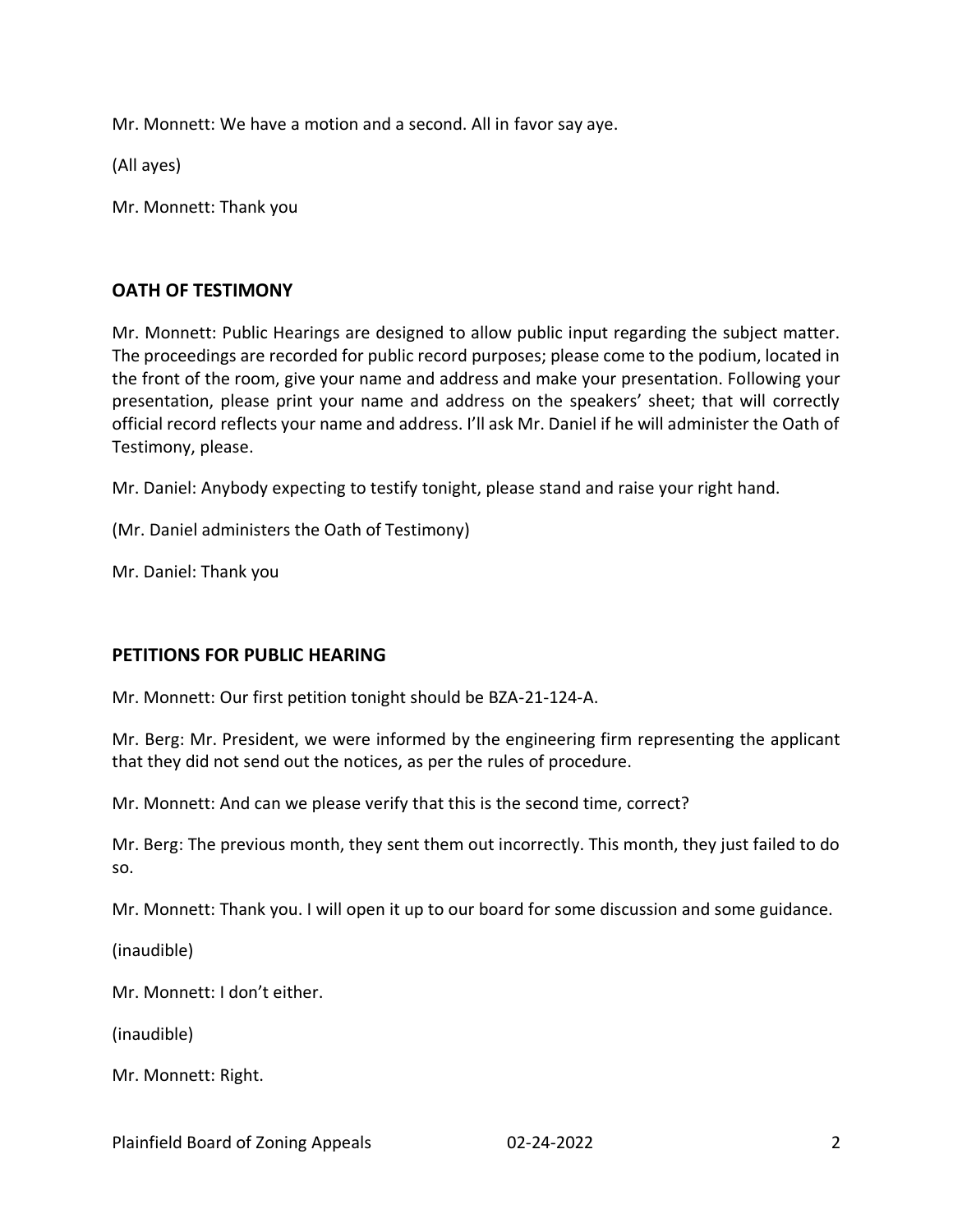Mr. Cavanaugh: So, if we do not continue, then their next option is to reapply?

Mr. (?): Correct

Mr. Monnett: I don't have a problem – does that present a problem for staff? Mr. Whaley?

Mr. Whaley: If you provide guidance as such, what we can do is withhold re-docketing these petitions until they've filled the notice requirements. The only reason they were on the agenda is because they were continued from last month.

Mr. Cavanaugh: I think I'd move or suggest that we table this until they've met the application requirements.

(inaudible)

Mr. Cavanaugh: I move that we table this petition until the petitioner meets all the application requirements.

Mr. Philip: Second

Mr. Monnett: We have a second. All in favor say aye.

(All ayes)

Mr. Monnett: Thank you Kevin. Our next petition…

(inaudible)

Mr. Monnett: Oh, sorry. So, Mr. Whaley will read BZA-22-009.

Mr. Whaley: I'll try to fill in for Terry as much as possible here, until we can get him online.

Mr. Monnett: Thank you.

Mr. Whaley: As you already indicated, this is BZA-22-009 – 3 Cords Wedding Facility. This is a request for a Development Standards Variance to Article 4.3: Home Occupation section of the ordinance. Basically, what this petition involves is, we have a private property owner who owns residential property on Township Line Road who has, in the past, posted a couple of wedding receptions at this location for family members. They approached staff with the concept of doing this as basically a temporary use as a business at their home. They had initially requested to apply for a use variance but upon looking at the findings of fact required to demonstrate the hardships for that variance, we advised the applicant to pursue the home occupation. This process isn't necessarily one that gives a lot of guidance in the variance for this type of a use; it's fairly unique, so we tried to take this approach of the home occupation route. As Terry indicated in the staff report, there are several different items which this temporary use would not satisfy in that home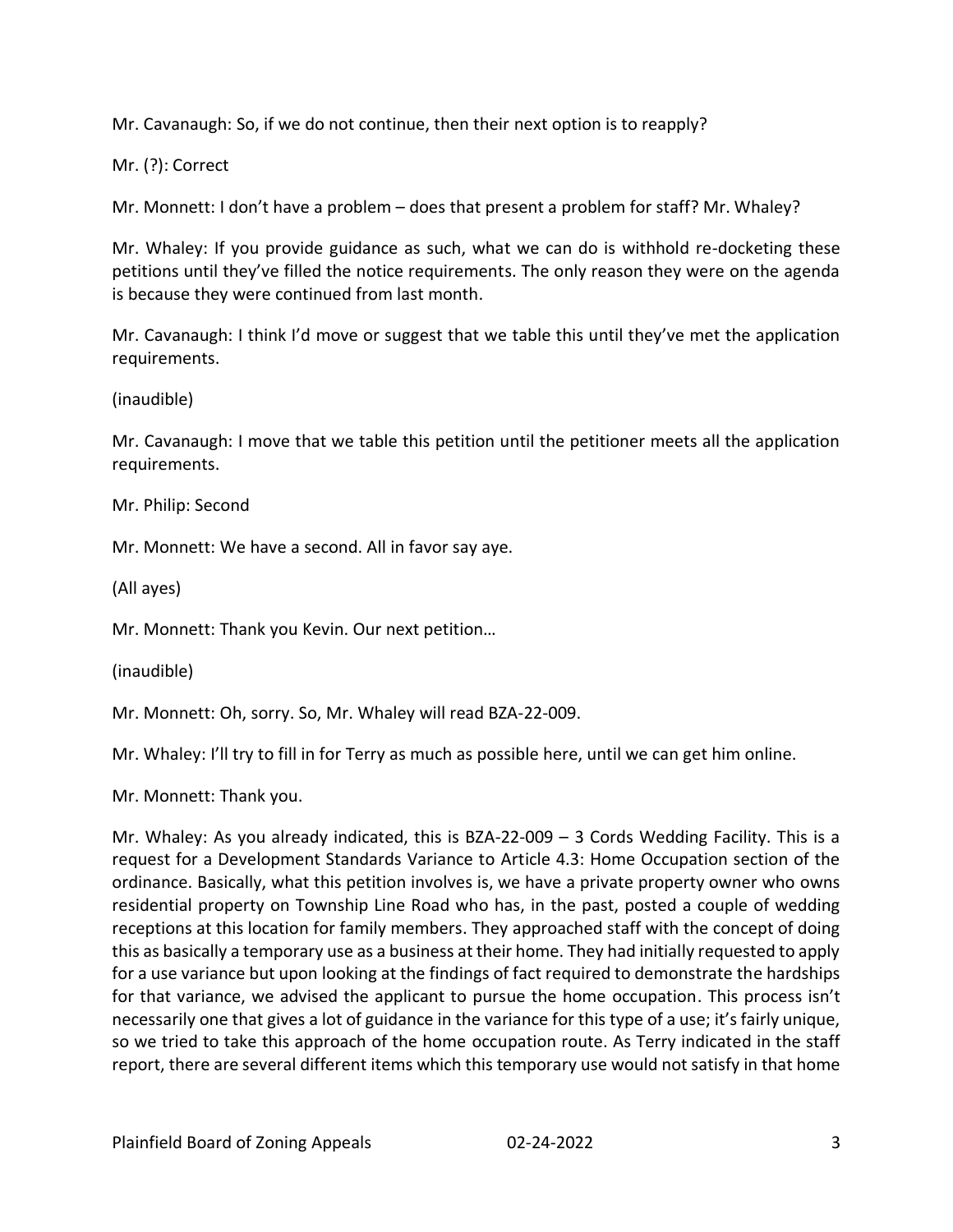occupation section, so the applicant is requesting the variance from those sections. They are going to explain their business in more detail, and they can go through those when they come up for their presentation. They also did provide a list of voluntary commitments which are noted on the screen, that will basically limit the business operations. If you decide to approve the request for Development Standards Variance, the applicant has offered to supply conditions to where they would basically come back within a year, so this would give them an opportunity to give a test run, if you will, of this unique use of this property. And then that way you can reassess and determine if additional conditions need to be placed on the property with the approval. As Terry indicated in his report, this site is located between two flood plain areas which would limit future development of any surrounding properties. So, that's one specific condition of the site that we wanted to call attention to, because we do think that that lends favor to, you know, obviously providing an isolated use from nearby residential. It's going to maintain that separation because that property to the west is fairly limited to the type of development that can be there. At this point we'll turn it over to the applicant to explain their business and open it up to questions for the public hearing.

Mr. Monnett: Thank you Kevin. If the applicant would like to come forward, please. If you want to please state you name and address first, thank you.

Ms. Faulkner: My name is Christy Faulkner, 8285 East County Road 300 South, here in Plainfield. It's actually my property. This is Beth Lewis.

Ms. Lewis: Beth Lewis, 4676 Tattersall Drive, Plainfield.

Ms. Faulkner. And she's my partner, we're working on this together. Thank you, folks, for having us, we really appreciate it. Our reason for being here is for that variance of the Development Standards Article 4.3, Home Occupation. With this variance Beth and I will provide a service to Plainfield and the surrounding community for an outdoor wedding venue. It will be on a very limited basis. We are both married, we are both new grandmas, and eight weekends is all we really want to do. It will be from possibly May, because you can't depend on the weather, but June, July August, and maybe that first weekend in September, very limited. How this all came about is my oldest son, Lee and I's son, married a little gal from Kokomo and she is from a huge family; 525 people on the guest list. There's nothing in Hendricks County unless you go out to Danville and the barn and things like this. Courtney, my daughter-in-law, had 85 (inaudible); we don't have 85 close friends and family. So, the kids asked about the property. This is after RSVPs and everything, this is 435 chairs, the wedding was just (inaudible). The tent, it is temporary; (inaudible) will usually come in on Thursday night, after I've cut the yard, and put it up for us. Restrooms were hidden behind that. And by Monday morning, they came in and took it down. There's our guy – it was lovely because with the cornfield, (inaudible) and them putting in the cornfield, I mean, we were so secluded. So yeah, that's 425 people back there. This was our second little wedding. This was only 270. The problem we find too, is like the wedding barns and stuff are 250-300 at the most, so there was just nothing out there for us. There's our backyard. It worked really well. Jessica decided to do hers different, so it could be very unique. And it was, it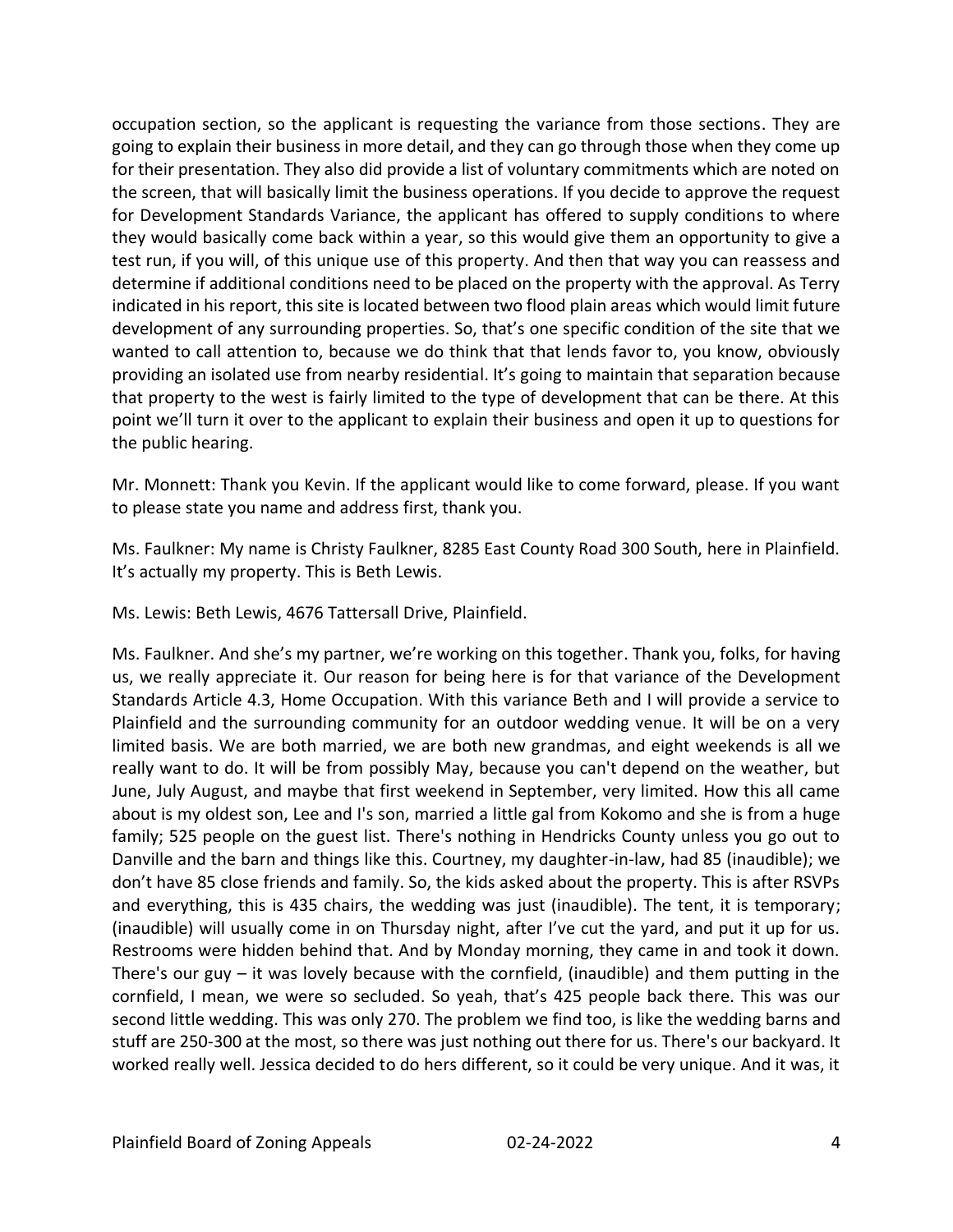was just a lovely night. And then they put their tent up (inaudible). No (inaudible), we do (inaudible) just in case (inaudible). (inaudible) this is how we did our parking – there we go, that is our parking. Over there you'll see where there is 100 plus parking spots. You'll see up here there's an 18'x11', those are for handicapped. It worked so well, we could even get a lift going, not a problem there. Up the center, off (inaudible) four lanes, we brought them in and into my drive (inaudible) folks and it worked very well. The (inaudible) had, and we did this for theirs too, (inaudible). And it did, it just worked very well – 300 – with your guests typically leaving and dwindling it never was crowded. The drive is (inaudible) too because of the two homes being back there. So, with all that, what we (inaudible) on this is it's unique; there's nothing around like it. We're one road off of U.S. 40, off of Township; it's just a very convenient and lovely (inaudible) but – this is our heaven back there – it's private, it's a residence and we will keep it that way. Also, this is very, very temporary (inaudible). We will be a limited (inaudible), there will be no signage, we won't advertise, we're going to be (inaudible), word of mouth, and maybe a bridal show or whatever, if we need to, but we value our privacy. So, our business, very limited, (inaudible). So, in closing, what Beth and I worked on when we were presenting all this, talking with Terry and staff, is we have established some things for (inaudible). Limited calendar, as I said, 12-hour rental, Saturday 12-hour day. Friday night, we give you a little bit on Thursday if they need their rehearsal, and then an 8-hour, or however they want to slice it up, but 12 hours is all we're offering. We will facilitate the sendoff at 9:30 p.m. All of our kids are married, no wedding needs to go past 9:30 p.m. We will facilitate to get the couple out, family can clean up or whatever, 10:30 p.m. give them hugs and get them out the door, that's what our goal is. And then we're very (inaudible), come back if you needed to review, talk about things (inaudible). We would ask that it be after our first full season. With it being basically March, we may or may not have a couple weddings this year, but after next year.

Mr. Monnett: Could you go back to the slide of the parking please?

Ms. Faulkner: Yes

Mr. Monnett: Now, what is the – where does the Plainfield Bible Church come into play?

Ms. Faulkner: Absolutely, we have gotten a letter, and I've got letters for all of this, they have said that we can use their parking lot. If they have a conflict, we've got the north parking lot and it was 100 plus parking spots there. And what we would do, that would be in our rental policy, if that were to happen then we would shuttle. So, it would be (inaudible) grabbing folks and come on over. Because I don't want to (inaudible), it's bumpy enough when I cut it.

Ms. Giesting: So, the images that I've seen, and I drove by there, you are kind of secluded back there, so when you talk about neighbors, you mentioned music and how it would impact the community – where is the nearest neighborhood?

Ms. Faulkner: The Settlement is across the way. The neighborhood is then across the Monon Trail and on over Magnolia Street (?) (inaudible).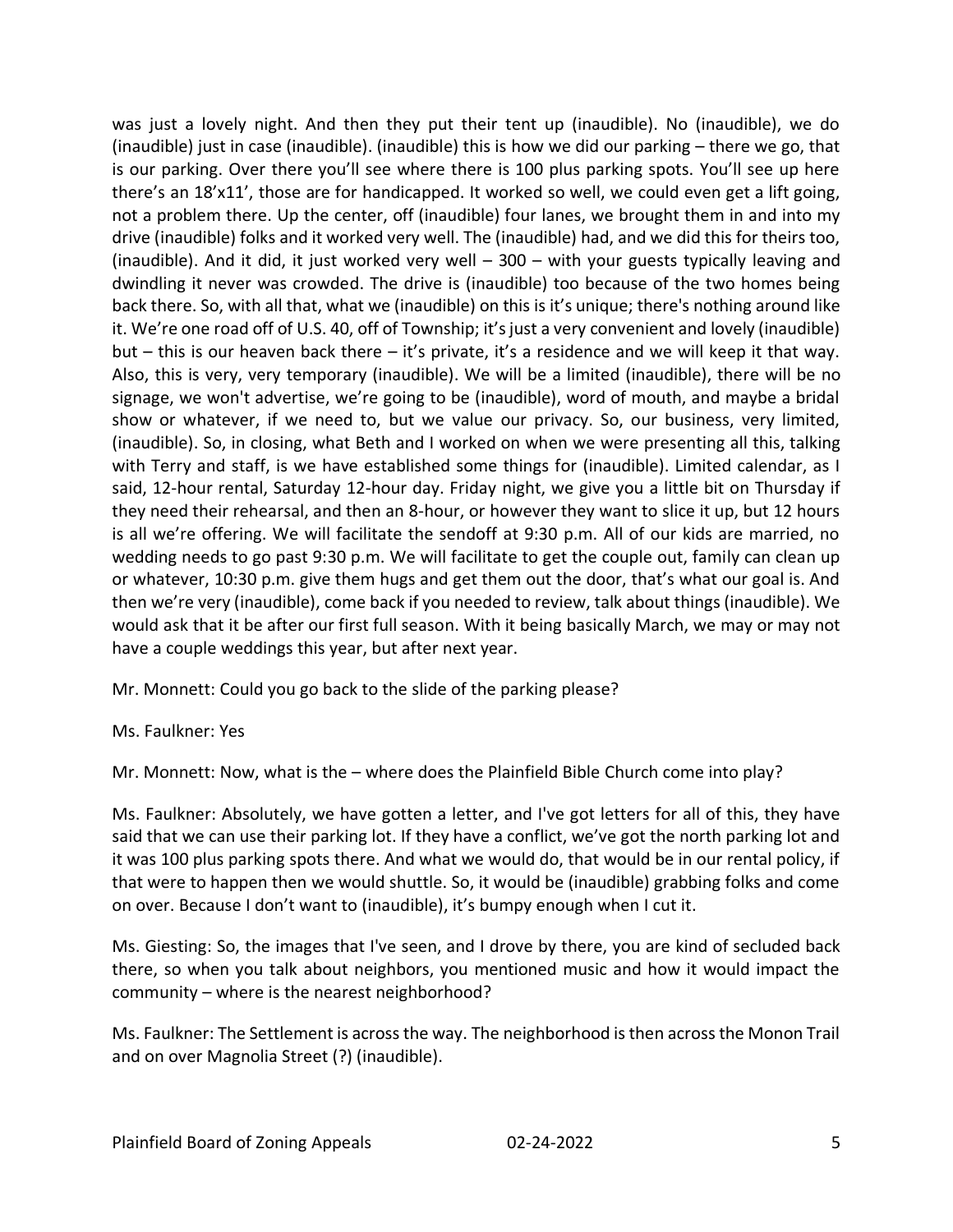Ms. Giesting: Is it over by Kroger?

Ms. Faulkner: We have a letter from the Ross's, there next door, and of course the front is Grandma Geri, Geri Duncan, we call her Grandma Geri. She's up that way, really on the (inaudible), and they're all fine with it. Geri was going to be here tonight (inaudible). And I can repeat, everything will be finished by 9:30.

Ms. Lewis: Yes, 9:30 we're going to facilitate the sendoff.

Mr. Monnett: If this is approved, and right before your first event, you're okay with showing your agreement with the parking, with the church…?

Ms. Faulkner: I have all that with us.

Mr. Monnett: Oh, okay.

Ms. Faulkner: I've got all that with us, I did not know if we (inaudible). We've got our (inaudible), and then we've got our – and I've got copies of that too, and (inaudible), so yeah.

Mr. Monnett: Can we have a copy of that, please?

Ms. Faulkner: Sure

Mr. Monnett: Thank you

Mr. Klinger: And Vandalia Trail runs (inaudible) in that spot. The closest home on Hemlock Lane, that Magnolia Drive area, is probably about 500 feet, roughly. But like I said, it's crossing the trail and it's pretty heavily wooded.

Ms. Giesting: Okay

Mr. Cavanaugh: I have a quick question, kind of an operational thing. For the two large groups that you had so far, where did all those people stay?

Ms. Faulkner: That was interesting, they – Courtney's family came from Kokomo and a lot of them did stay here in Plainfield. Which was lovely there at I-70, they just dropped down and came on in. We're so close off of S.R. 267 to U.S. 40, and there they were at Dan Jones.

Mr. Cavanaugh: You know, if you have large events with that many attendees, some people could commute back and forth depending on where they're coming from, but some people are going to stay.

Ms. Faulkner: Absolutely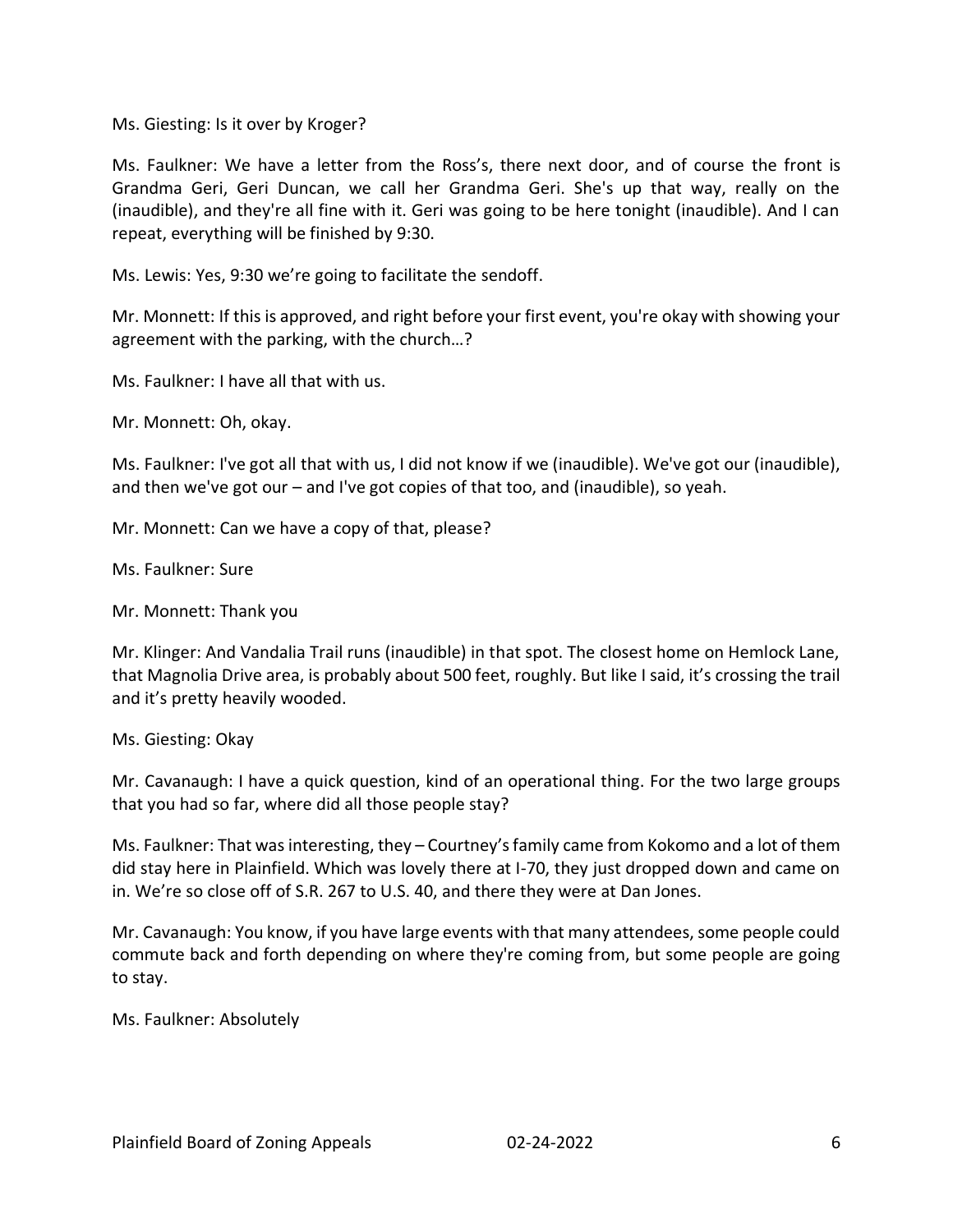Mr. Cavanaugh: And then you have the, whether it's the bridal party or the groom, that party, do you have dressing areas? How is that accommodated?

Ms. Faulkner: We have not. That was something we were thinking – for the men, for my son's, we had a tent designated for the fellas with a fan and whatnot in there. Guys don't mind getting dressed in a backyard. At that time Courtney had a home up above the Settlement, so she got dressed and them came flying in in her dad's Durango.

Ms. Lewis: We've talked about different things, possibly having (inaudible) for the ladies, or partnering with a hotel that might offer a dressing area.

Mr. Cavanaugh: That's an operational thing I think and (inaudible) this but if you've already been able to do that, I think there's ways to work that out.

Ms. Faulkner: Oh yeah.

Mr. Cavanaugh: Thank you

Ms. Faulkner: Thank you.

Mr. Cavanaugh: I don't have any more questions.

Mr. Monnett: Thank you ladies.

Ms. Faulkner: Thank you

Mr. Monnett: If there's anybody in the audience who would like to speak for or against this petition, you may come forward now.

(Brief pause)

Mr. Monnett: Seeing none, I'll close it to the public and I'll open it to our board for some further discussion or a possible motion.

Mr. Cavanaugh: I think this is kind of a unique request, it hits a spot where we don't have a clear description on how to deal with this, so I think that the direction that we've taken is good and the application is certainly well thought out. I think that she thought out how to conduct this business pretty well. I don't have any concerns about the operation or working parts of that and I'd be prepared to make a motion.

Mr. Monnett: I would like to add though, it's a unique property and I think that lends greatly for this.

Mr. (?): My personal opinion as well.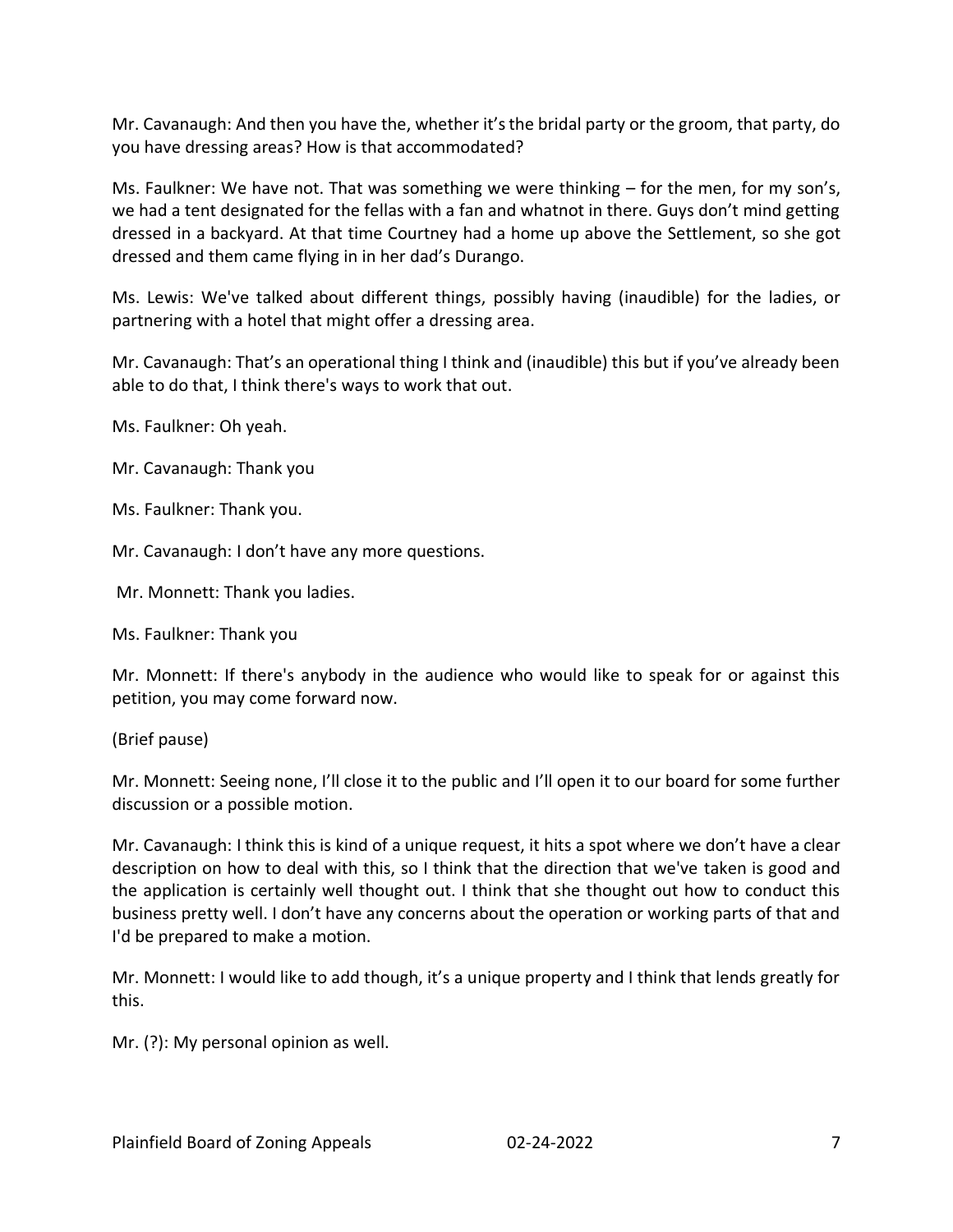Mr. Monnett: Ready Kevin?

Ms. Giesting: (microphone not on) (inaudible) look forward to next year (inaudible).

Mr. Monnett: Sure

Ms. Giesting: (microphone not on) so that we can make sure (inaudible).

Mr. Monnett: Yeah

Ms. Giesting: (microphone not on) (inaudible)

Mr. (?): (microphone not on) I will say Kevin, since you mentioned next year. I did notice that the review is for the fall of 2023 (inaudible).

Mr. Philip: Yeah, they were asking for a full year. They haven't started yet so they're not going to have a full slate of events for this summer, so they were asking for that review to happen in fall of 23', after they've had a full season. So, it is next year, but it's a year and a half from now.

Mr. Cavanaugh: Right. Yes, and I think that's a worthwhile review because you'll learn more things as you go along, I'm sure. With that, I'm going to move that the Board of Zoning Appeals s approve BZA-22-009, as filed by Christy and Lee Faulkner, requesting a Variance to the Development Standards of Article 4.3 Home Occupation Required Conditions – on prescribed temporary basis, to allow an outdoor wedding event activity as a Home Occupation at 8285 Township Line Road. If approved subject to the following conditions:

- 1. The approval will not be injurious to the public health, safety, morals, and general welfare of the community;
- 2. The use and value of the area adjacent to the property included in the variance will not be affected in a substantially adverse manner;
- 3. The strict application of the terms of the zoning ordinance will result in practical difficulties if applied to the property for which the variance is sought;

And that such approval shall be subject to the following condition(s):

- 1. Voluntary Commitments be provided by the applicant to include:
	- a. Limited calendar, 8 weekends starting in May to September.
	- b. No signage or advertising on the property.
	- c. No alcohol on the premise policy.
	- d. Wedding party contract will include the following:
		- i. 12-hour window for set-up to clean-up.
		- ii. 9:30 PM facilitated sendoff of bride and groom.
		- iii. Wedding party clean-up and gone by 10:30 P.M.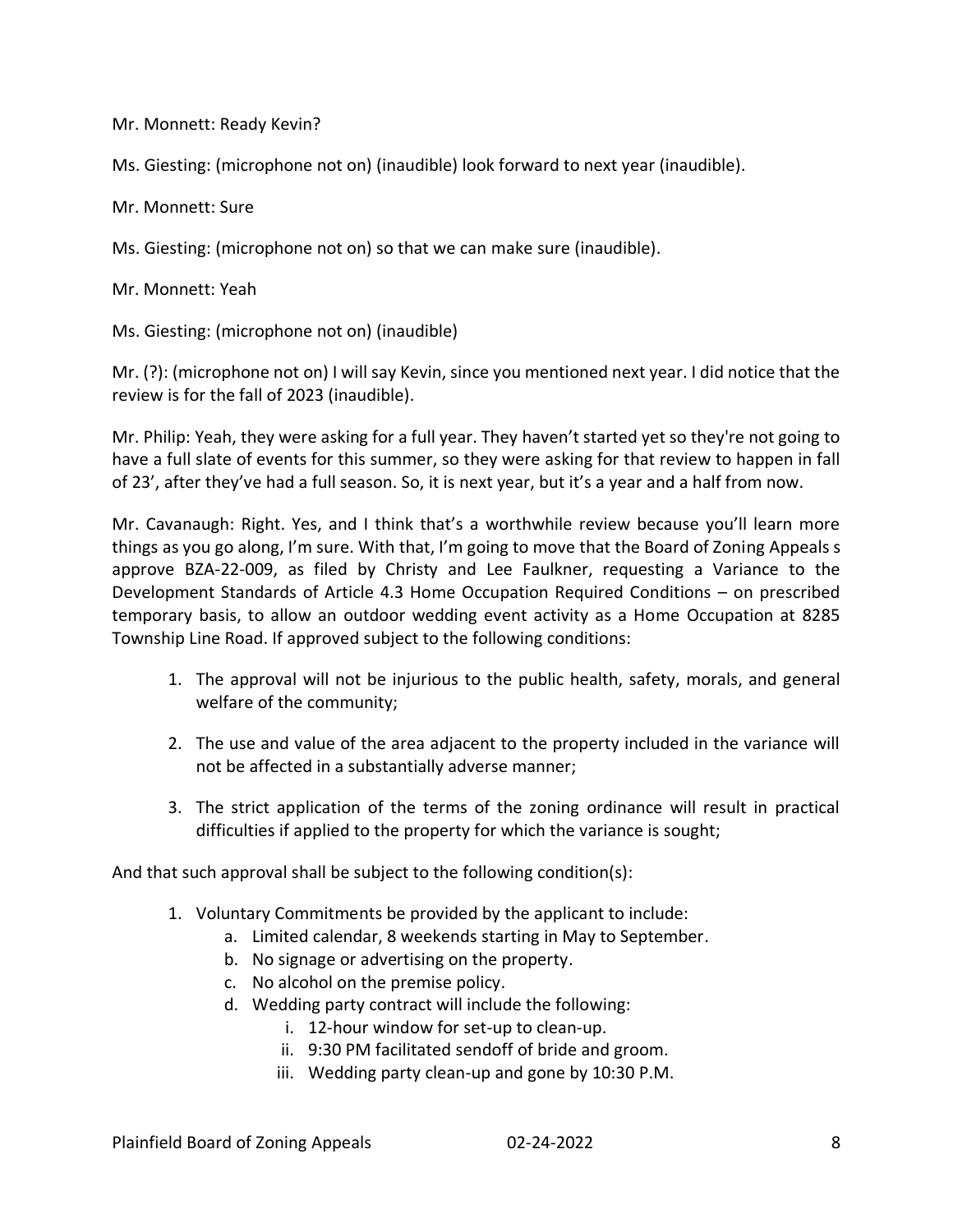- e. Music level to be maintained to reasonable level.
- f. Event and parking attendants are family members.
- g. BZA review to re-examine request after first full season of operation. Due to late start for this season, suggest late fall of 2023 review.
- 2. Contract for parking arrangements between applicant and Plainfield Bible Church be provided by applicant for review and approval by Town Attorney prior to opening first event.
- 3. Substantial compliance with Board of Zoning Appeals packet information dated February 24, 2022.
- 4. This variance is applicable to the Cords Outdoor Wedding Venue as petitioned by Faulkner Home Occupation, only for that petitioner and is not transferrable to any other entity.

Mr. Philip: Second

Mr. Monnett: I have a motion and a second. Mr. Klinger, would you please poll the board?

| Mr. Klinger: | Ms. Giesting $-$ yes  |
|--------------|-----------------------|
|              | Mr. Philip $-$ yes    |
|              | Mr. Cavanaugh $-$ yes |
|              | Mr. Monnett $-$ yes   |

BZA-22-009 is approved.

(Technical difficulties getting Terry Jones on the line)

Mr. Jones: Do I have audio?

Mr. Monnett: There you go, hey.

Mr. Klinger: There he is.

Mr. Jones: Am I there?

Mr. Philip: We hear you, Terry.

Plainfield Board of Zoning Appeals 02-24-2022 9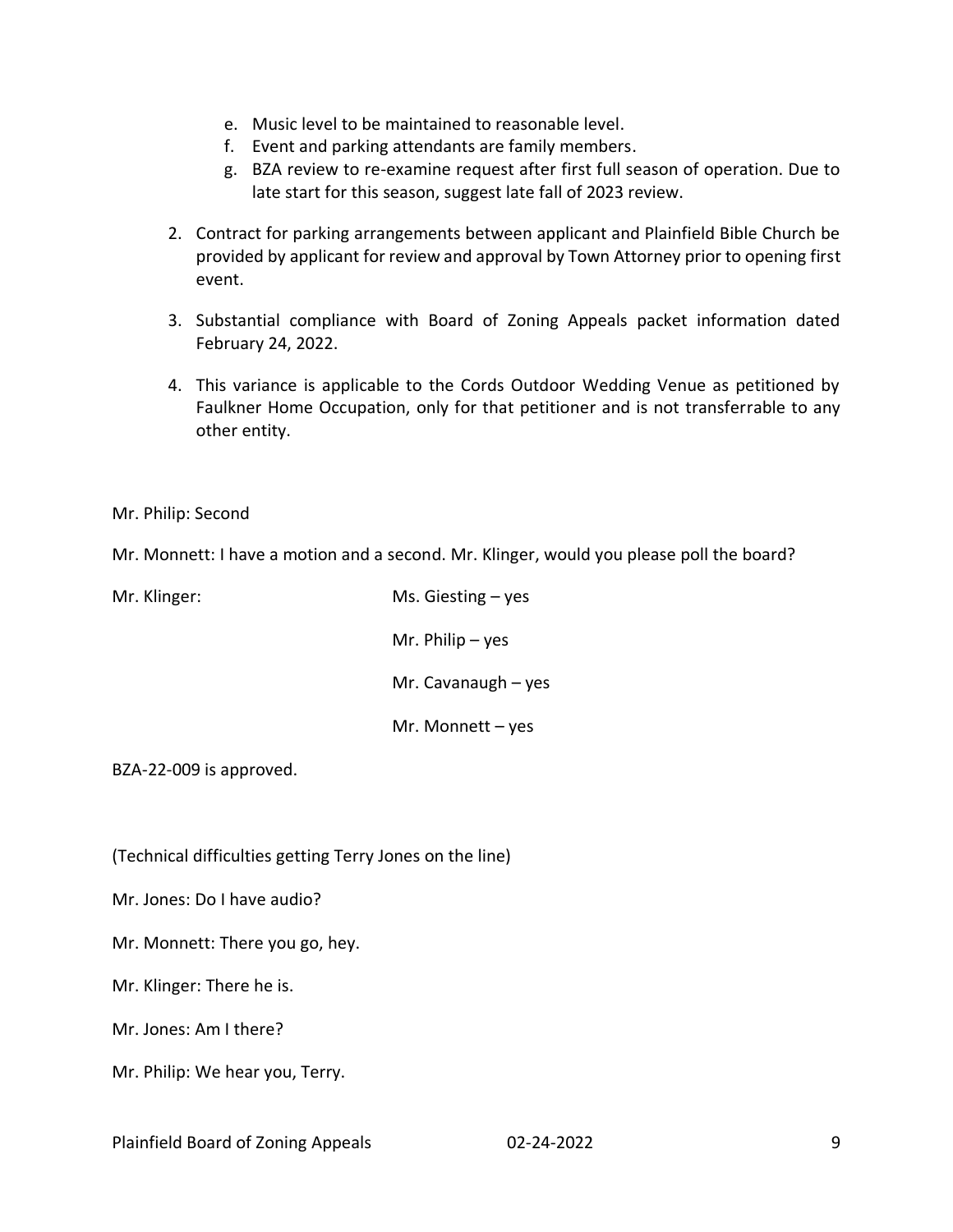Mr. Jones: Oh, great. Sorry about that, I do not know what is going on here.

(Brief pause)

Mr. Berg: You're on, Terry.

Mr. Jones: Okay, okay. Very good. This next item, BZA-22-010 for Good Oil. You can see here that the property is located in the southwest corner of Main and Moon Road. It used to be known as the Phillips 66 site. Their request this evening is for canopy signage. Since that particular development was approved in 2012/2013 the ordinance has changed and the new section, Article 4.18A.9.c no longer allows signage to be placed on fueling station canopies. The second request this evening is for the canopy lighting itself. The canopy – there's really not an ordinance that prohibits the illumination of canopies. However, the lighting section of the zoning ordinance does not allow the light filament, or the light bulb, if you will, to be visible from any adjacent roadway. It would require it to be screened or shielded in some fashion. This request this evening, as we'll get into in a moment, they're requesting a bulb, a tube to go around the perimeter of the outside of the canopy. This particular site, you can see it in the upper left-hand corner there, that's an overhead view of the canopy itself, they have it identified clockwise as A, B, C, D, for the sides, A being the northernmost side which faces the intersection of Main and Moon. I think the next slide might give a little bit better – this shows, on the left there, as you can see, those are photos of the site as it was known as Phillips 66, and it gives a little bit better representation of the bar, the green bar that is wanting to be placed around that perimeter, you can see it there in the top visual. The second one shows it, and then the fourth at the bottom shows that bar as well. It also identifies where the location that they're desiring to place what's known as the "Helios", or the actual sign itself, the logo sign. The next slide, you can see is a little bit better visual of what was approved, what is virtually there now. This is looking north and west as if you were on Moon Road, the one side they would identify as site C; that long band would be side B, and side B is the location where the Phillips 66 logo was originally placed. And then the next slide, you can see that this is looking from the intersection south and west. You can see a little bit better, the side that they call B, that would be facing Moon Road. You can see the 66 logo, and then there is nothing facing directly to the north. There is nothing being proposed along the west elevation of that canopy. I would point out at this time that there were at least some flood lights that were on that west portion of the canopy, that staff has indicated need to be removed because they've never been approved, were never part of the approval and they would not be allowed anyway. So, regardless of what happens this evening, those need to be removed as soon as possible. Also, you can see here the pylon sign. This was approved as an integrated center initially, with a development plan. Integrated centers are allowed pylon signs or a pole sign. As it can be seen here, they did in fact take advantage of that particular portion of the sign ordinance. One of the things, as you may recall in the staff report, part of the reason for allowing pylon signs with an integrated center is to alleviate the need, if you will, for a lot of signage. As you can see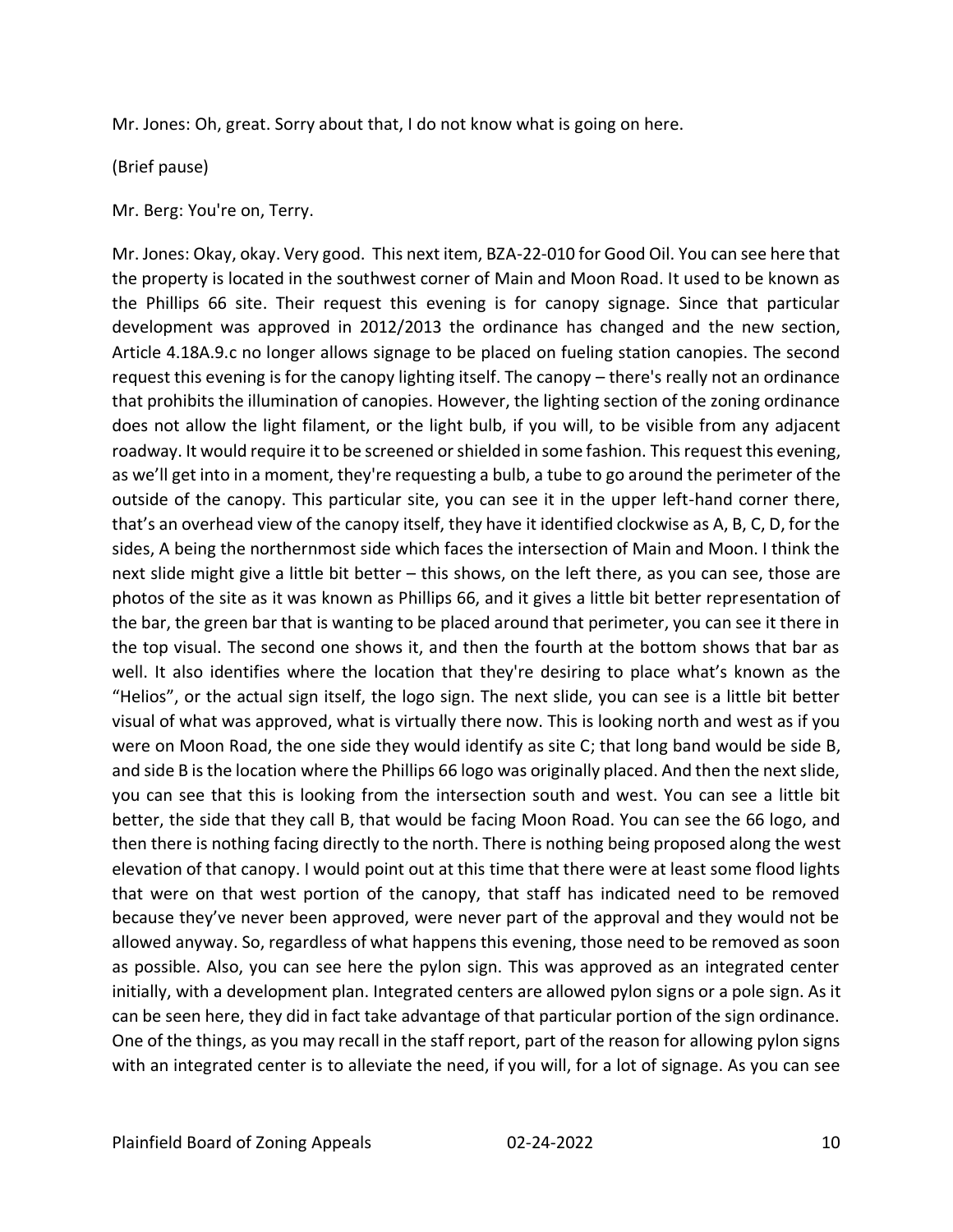in this instance, that particular pylon sign provides a lot of visibility for the site itself. It provides a lot of information, it gives the prices that are there; it could also give the name of another tenant in that location, if there were one. To date, there has not been a tenant in that location. Part of the reason for the allowance of the pylon sign in the first place was that this was to be an integrated center. As far as I know, since the building has been occupied in 2014, there has not been another tenant in that location. So, it kind of asks a lot of questions, when they're asking for additional signage, and not kind of going through with the second tenant, which would allow for that pylon sign in the first place. The other thing that has sort of been kind of a question is that when we look at this site – initially the Phillips 66 badge or logo was allowed on the canopy, the ordinance allowed it at that time. Since that time, the ordinance changed, and it has legal nonconforming status. So, when that particular logo was removed it lost its nonconforming status. In the narrative the applicant has said something to the effect that this is simply a replacement of the existing signage. Staff would contend that this is no longer a matter of replacement because it was removed; it can't be placed back. So, it's not a matter of replacement. The second point on the whole replacement idea is the fact that, if you remember, when you look at the photos of the site, there's only one side of that canopy where they ever had a canopy sign, and that's on the side facing east, Moon Road. There are no logos on either side of it, and there is no exterior lighting to that canopy. So, I wrestle with the idea of this actually being "replacement" issue. Another item, and it may be a small item, but in the findings of fact – the staff report refers to the findings of fact that will be, were initially submitted were from the Use Variance section of the request. Since that time the applicant has resubmitted findings for the Development Standards, which is what the request was initially. However, still have the same questions to some extent, that was in the staff report, as it reflects the findings within the variance for Development Standards: will the strict application in terms of this ordinance result in practical difficulties in the use of the property? And the answer to that is, the rebranding of the sign will not cause any unnecessary hardship. I really don't know how to address that statement, other than it appears as though strict application of the terms of the ordinance does not propose any unnecessary hardships. I'll leave that to the applicant to maybe explain but that was just something that caught my eye as we reviewed this particular request. And again, it may not be that much of an issue, but we did want to bring that to the board's attention. With that, I believe the applicant probably is present. If you have any other questions, I'm available.

Mr. Monnett: Thank you Terry. If the applicant would like to come forward, please.

Mr. Schram: There is some paperwork here, some additional paperwork – after we read the staff report, in terms of like lighting (inaudible) maybe answer those questions (inaudible).

Mr. Monnett: Sure. If you want to state your name and address, please.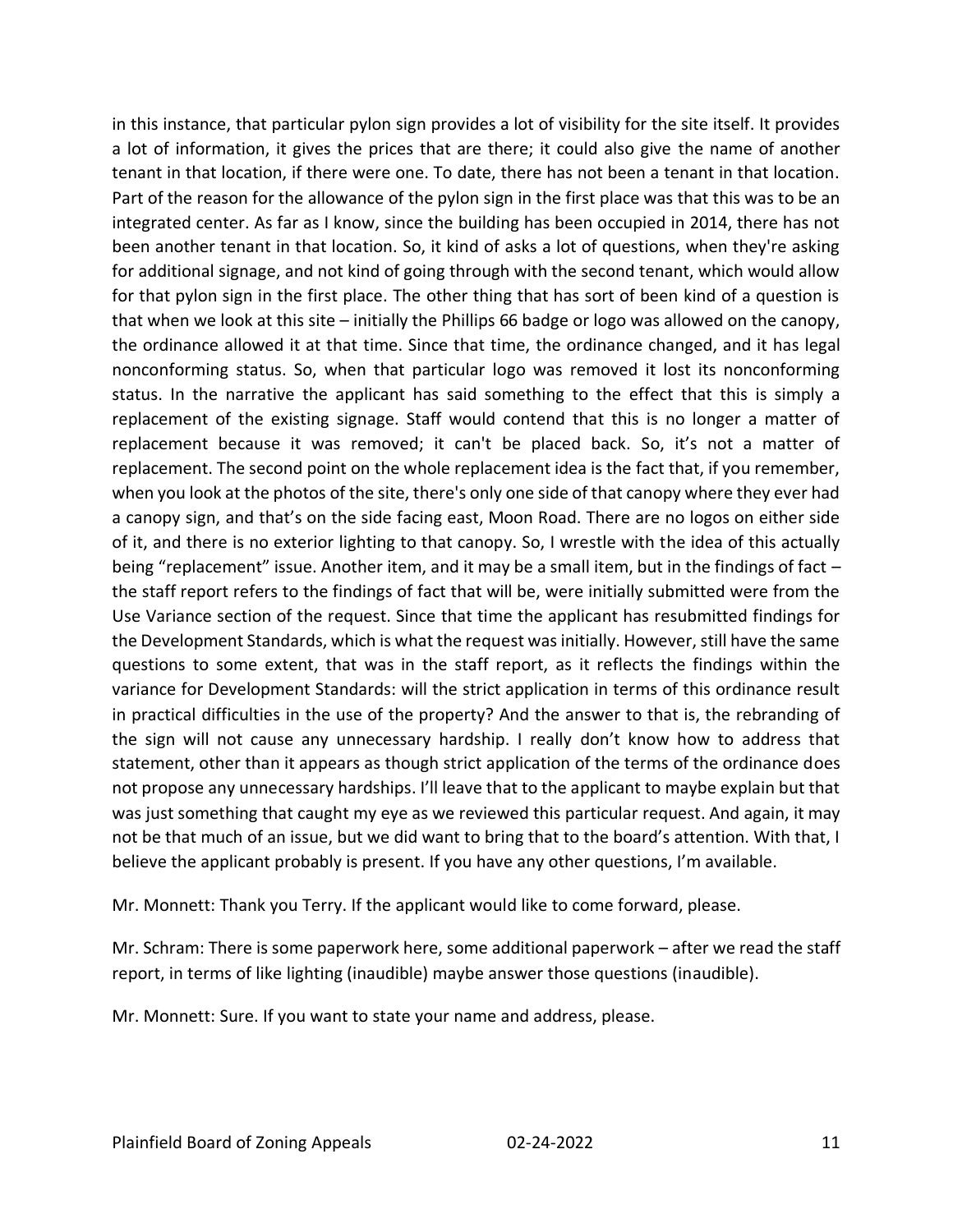Mr. Schram: My name is Justin Schram, I'm with Schram Law Group, that's 118 North Monticello Street, Winamac, Indiana. First, I want to thank you guys for your time. Normally I'm sitting on that side of the table, so it's kind of a novel experience for me. And also, I want to thank Eric and Terry, especially Terry, they were a lot of help leading up to this presentation. He helped us a lot through the developmental standards and the correct findings of fact that we had to enter for your guys' consideration. So, it's fairly self-explanatory. Though Terry is right, calling it a simple replacement probably isn't the correct term; it is an upgrade and that's the way we view it. Converting from a Phillips 66 to a BP – about every 10 years with fuel contracts, what you do is you reassess what the various rebates and incentives are, whether it's Conoco, Marathon, BP. So, it's been about 10 years since it was approved for a Phillips 66. What we generally do, and what the fuel supplier does is they look at different markets and determine what kind of offerings specific to a particular product, BP for example, is or is not in the area. That coupled with additional rebates or incentives that are passed along to the dealer, kind of leads us to what decision we should try to (inaudible). So, I represent Good Oil Company, we supply the site. We are what you would call a jobber, we wholesale, but we do assist a lot of our dealers with rebranding processes. A lot of them haven't really been through this process before. You know, one of the struggles here is obviously – I know 10 years ago when there was the preliminary ask for branding, at that time the dealer had talked about having a tenant in the building; that has not happened. To be honest, I don't know why that did not happen, I don't want to sit here and try to make na excuse for him. I do know, and I can say, that it is still something that he is looking at, but I don't want to stand here and make you any promises that I don't have the answers to. When we look at an area, I know that we had to send out about twenty legal notices, four came back residential and they were located to the west of the building, which is why – part of the thing we look at is light pollution. You now, we want to make sure that light is shining in an area that is already light visible, which is why we chose to go with the Helios signs. The light on the Helios signs, the Helios signs tends to draw your attention a little bit more because it's a constant LED cluster right there, so we kept them to the northeast and the southern side because to our understanding, the residential property was located southwest and northwest. It does, and you'll see from the lightbar exhibit that I gave you, it produces 415 (inaudible) per square, which typically, just as a basis of comparison, I don't pretend to be an electrician, your computer monitors and your daily usage things run 250 to about 400 – I would say that screen behind you is probably a little closer to 150, (inaudible) monitor is probably a little closer to 400. So, that's what we're talking about in terms of luminosity of the branding. One additional thing that we want to do, that we were going to do, to be quite frank, is the awnings on the building aren't just going to stay red, they're going to be painted black. Regardless of whether or not the lightbar and the Helios are approved; it's a little bit more conducive to that green color, we don't want red with green, it doesn't look attractive to the site. If it's not attractive, people don't want to pull into the site. If I'm pulling into a gas station, I want to see (inaudible) presentation, it makes me believe it's a good gas station. So, you know, that's an additional thing that we are going to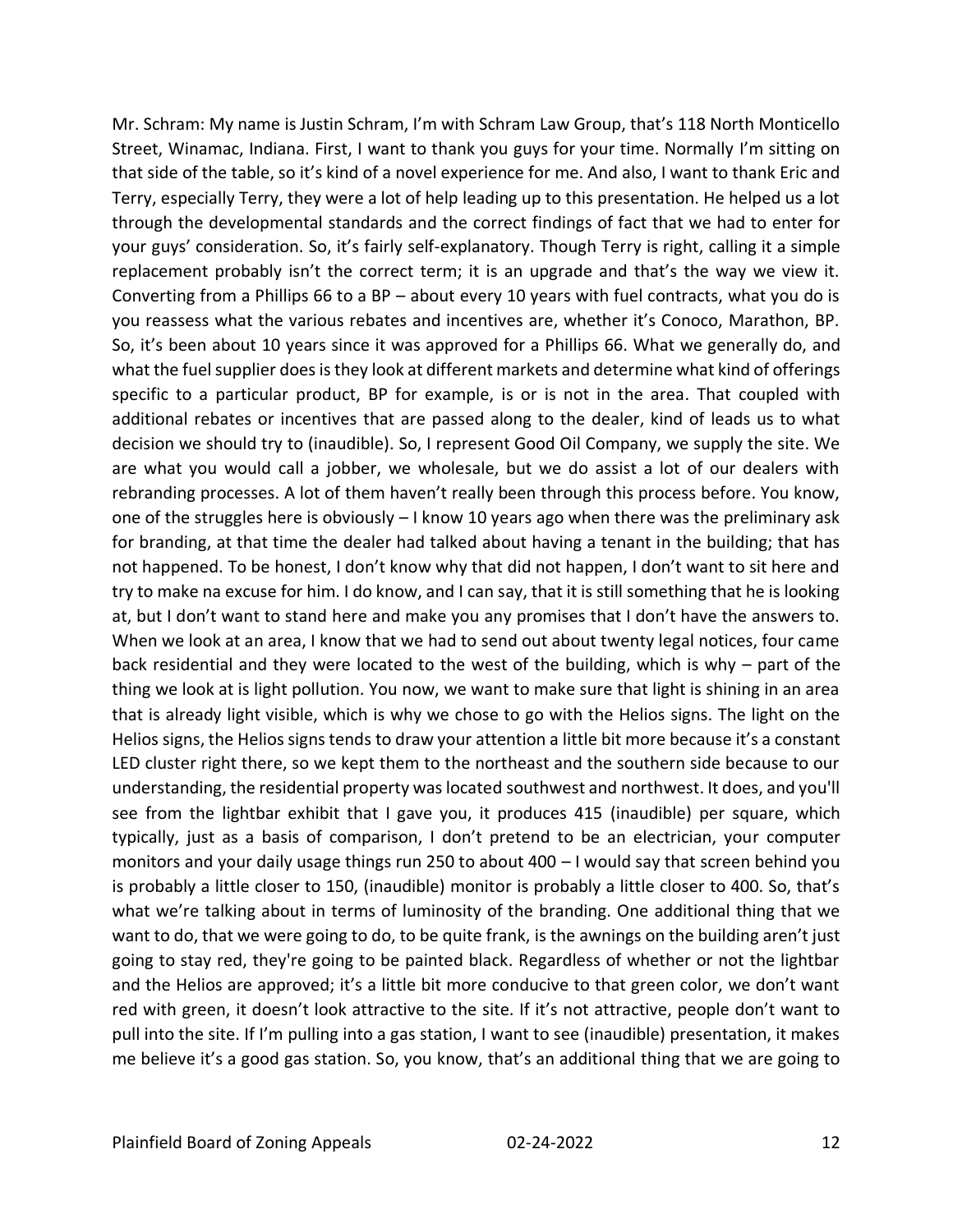do to the building, is to black out those awnings. A couple things that we didn't need approval for but is worth talking about: the actual BP sign which goes on the front of the building, which I believe faces north – because it wasn't more than 10% of the area, it didn't need approval – but it's worth throwing out there so that you understand what all goes into the rebranding process. And to be fair, a replacement is probably not a good way to go, we see it as an upgrade. I mean, it's a nice site, it's a good location but when you look at some of the colors, the red is fading a little bit. So, about like every 10-15 year, depending upon the incentives that are passed off to us by the suppler, in this case BP, we look to rebrand the site. So, we like to call it an upgrade, kind of like Terry said. He may not have used the term "upgrade", but it was an additional product that was placed on the site. Again, I've found in being in this position, that gas stations aren't incredibly exciting/attractive things to talk about. You know, it's certainly not a novel concept or novel idea compared to a wedding venue or anything else, but you know, we want to be good stewards of the area. Again, we've constructed this in such a way that we cut down on the light pollution, specific to the residential area. I know there is a stoplight out there already and that's why we didn't have a problem with facing the Helios signs out at the stoplight because there's already some luminosity there at the intersection. Another of Terry's questions, which probably wasn't made clear on the application: how would it cause undo hardship? So, we have to, both my client and any of our dealers, have to adhere to image and operational standards of any supplier. Basically, what they can do is come in and fine us/dock us, really cut the rebate incentives we get as a site if you don't adhere to what their guidelines are. Unfortunately – and I don't like this, that's why it's difficult – dealing with some of these big companies like BP, they say this is how it's got to be; this works everywhere else so we think it should work in Plainfield, Indiana, and of course that's not aways the case. At the time we put this in originally, it was a conforming use and now it's nonconforming; things change. And I know the whole purpose of this – I represent a couple of towns in a county in northern Indiana, so always, when I'm sitting on that side of the table, it's general health, safety and welfare, and are things going to be unattractive and a nuisance to the public. So, understanding that your commercial zoning was constructed in such a way that someone's not going to get blinded by monitors of light in residential areas that abut those commercial districts. It's understandable and we try to do what we can to cut down on that, so (inaudible) adjacent residential property (inaudible) commercial district. I know you probably don't want to hear me talk anymore. Whatever I can answer, I'm happy to answer. I appreciate your guys' time and your consideration.

Mr. Cavanaugh: Do you have plans to add other signage to the building then?

Mr. Schram: To the building itself? Not aside from the BP logo (inaudible). Now, if there was another (inaudible) property, if it was noncomplying (inaudible), but it's my understanding that we'd have to approach you again to be able to (inaudible) signage (inaudible) if it was a bakery, (inaudible).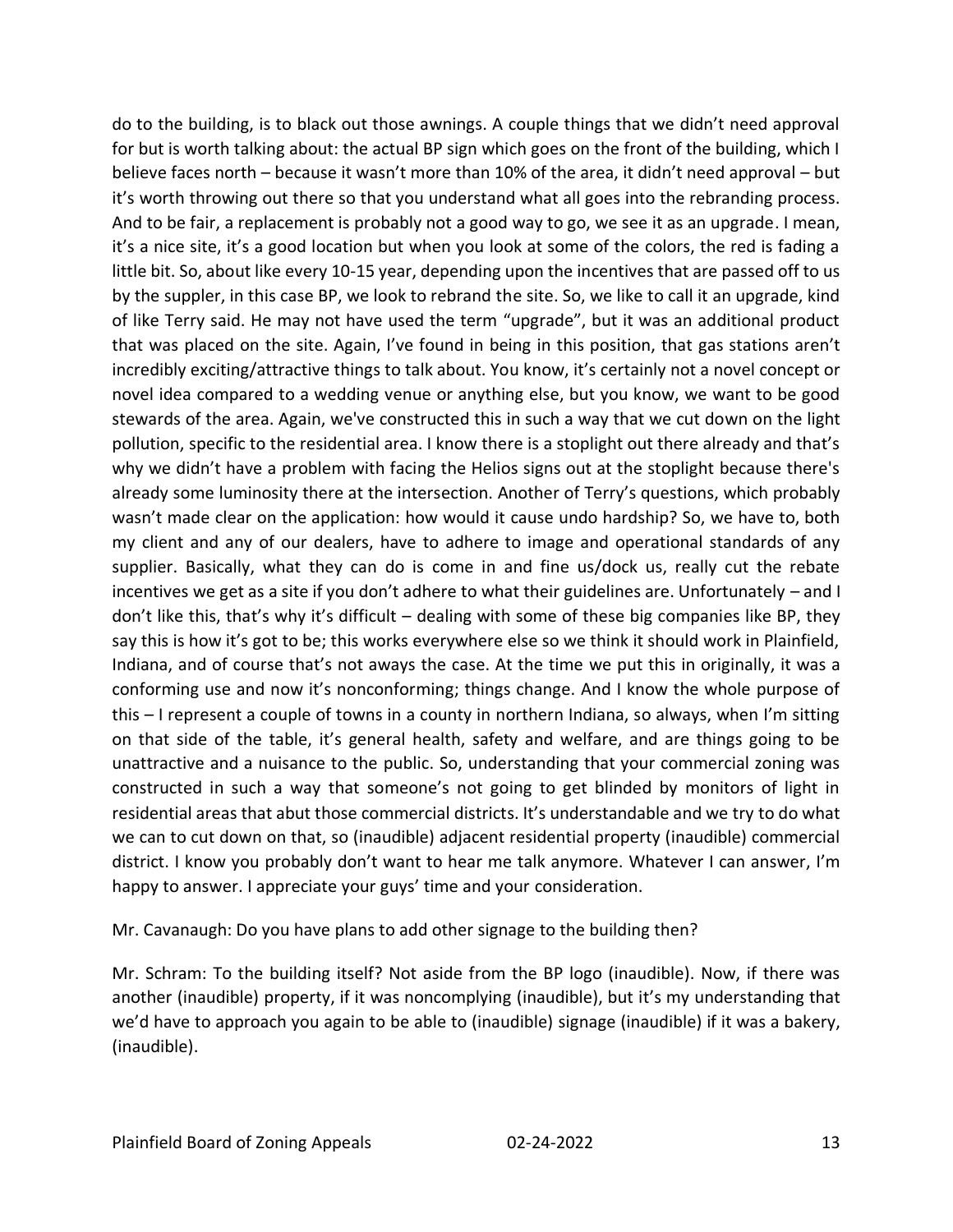Mr. Cavanaugh: Yeah, but I'm talking about the building proper, not the integrated center sign, but the building itself, the structure.

Mr. Schram: No

Mr. Cavanaugh: You're not planning to put on any signage there?

Mr. Schram: Not aside from the BP sign that (inaudible).

Mr. Philip: He mentioned that it's going to go up, but it doesn't meet the 10% of the square footage, so he doesn't have to ask permission, but there is going to be a BP sign on that.

Mr. Cavanaugh: Okay, thank you. I have no more questions at this time.

(inaudible)

Mr. Schram: Yes

### (inaudible)

Mr. Schram: Yes, he's changing from Phillips 66 to BP, (inaudible). The owner's name is Mike (inaudible), and he's been operating here for quite a while. He's got several sites with us up in the Brownsburg area, and (inaudible) as well, and he's a good dealer. You know, one thing that we (inaudible) sometimes (inaudible) these dealers that run down their sites, they don't keep things sightly. (inaudible) the dealers because I've been on this side of the table. Actually, up in Munster a couple of months ago, we had a dealer that had that issue; (inaudible) cosmetically (inaudible). So, this is not that situation. Again, if you can take my word for it, he's a good dealer, he keeps up his site, and this is just for him to take advantage of the rebranding. And we've identified this area specifically as a good market or BP products because we've got a lot of BP products that saturate this area.

Mr. Monnett: Any questions Mr. Philip, comments?

Mr. Philip: No. I will state that this is not a site that has been without issues in the past. We've had a lot of issues, I think, with obscuring the HVAC units on the roof after it was first built, as well as I think we had some issues with (inaudible). So, we've actually had this site before either the Plan Commission or this body, during this time period (inaudible).

Mr. Schram: I appreciate that and if there's things that they are not doing right, we, supplying the site, we want to know so we can say, this is a problem. Even if it's not (inaudible) your good graces.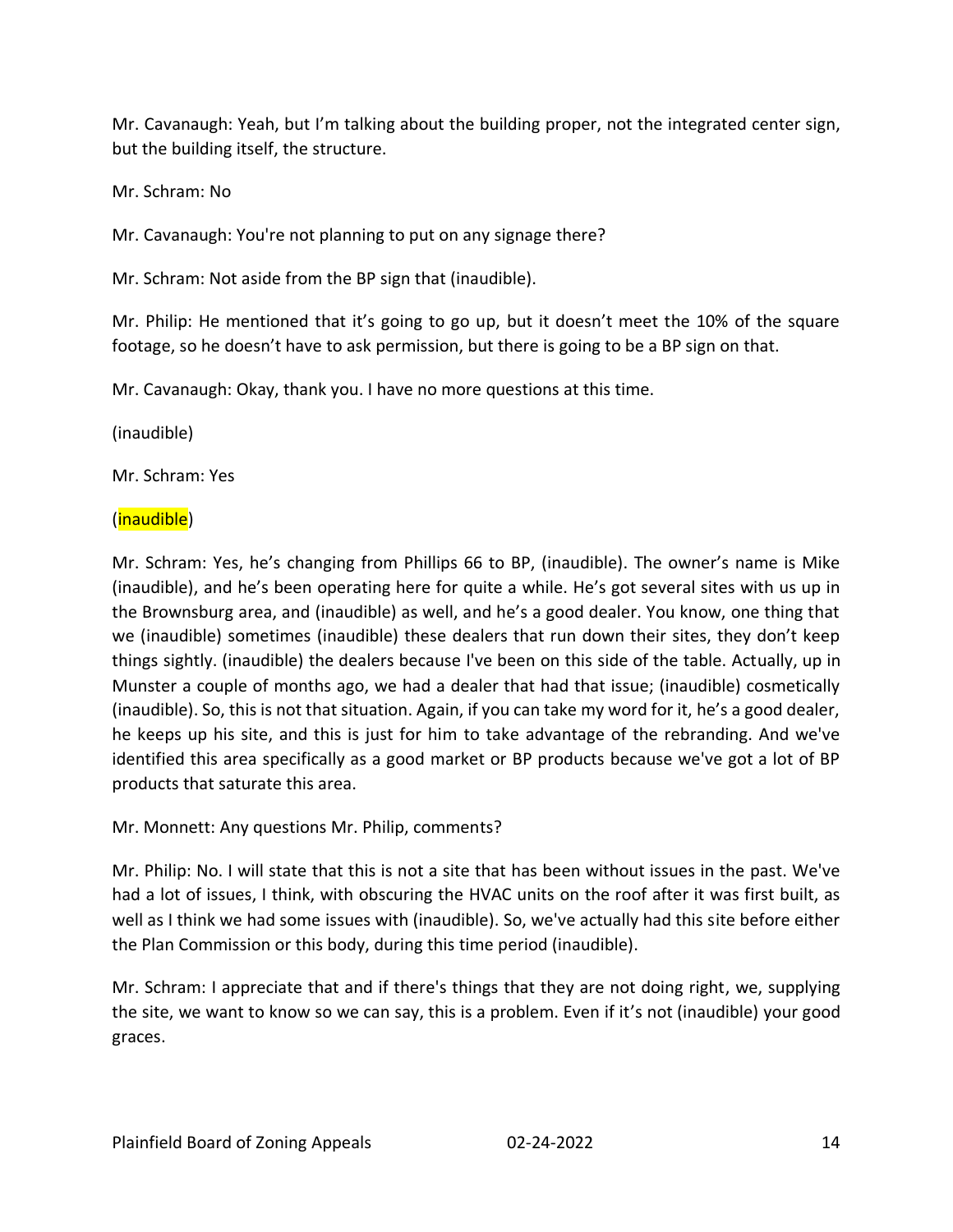Ms. Giesting: (inaudible) because there was a lot of verbiage. So, the lights that were on that area that needed to come down, have they come down?

Mr. Schram: I don't believe they have yet, but that is (inaudible). Like you said, it's not (inaudible)…

Ms. Giesting: Right

Mr. Schram: So, it's going to happen, regardless of if this is passed, they've got to be taken down.

Ms. Giesting: Okay

Mr. Monnett: Questions?

Mr. Philip: Time for a public hearing.

Mr. Monnett: Thank you. If there's anyone here who would like to speak for or against this, please step forward.

(Brief pause)

Mr. Monnett: Seeing none, I will close this to the public and I will open it up to our board for further discussion, maybe leading to a possible motion.

Ms. Giesting: So, the information supplied does adhere to our standards?

Mr. Philip: So, based on my understanding, by ordinance there would be no lighting on the canopy, okay.

Ms. Giesting: Okay

Mr. Philip: And they're basically saying (inaudible) and saying (inaudible) required by BP to do this, and we have to say whether that is a hardship or not. It feels like we've dealt with something similar, a year or two ago (inaudible), that was on the corner across from the headquarters property.

Mr. Berg: Yeah, you did deal with that station, and the mitigating factor in that variance was that they did not have sufficient space to place a pylon or a ground sign.

Mr. Philip: Thank you Eric. So, you know, on the whole, what we design as a town for to do, they're supposed to have some sort of ground sign actually. Since this is approved as an integrated center, but still waiting on the second tenant, (inaudible), now they've actually got a better sign, honest answer. And so again, it becomes, is there hardship from saying, no you ought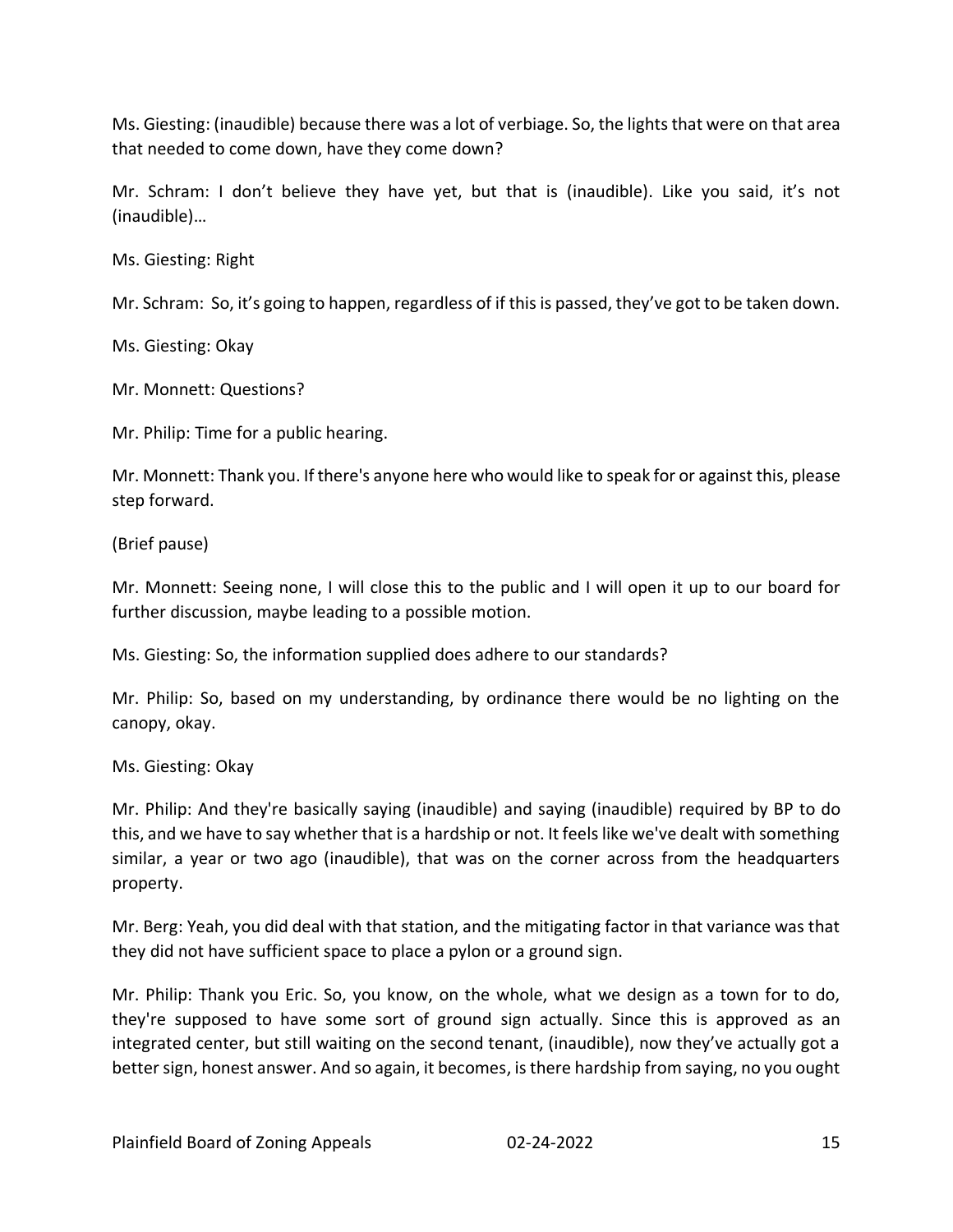to paint that canopy black and leave it alone, which is basically what I heard as being the other option. Am I missing anything Kevin?

Mr. Cavanaugh: I'm in favor of supporting the ordinance. And I think that in the request for the Helios, you know, this is an opportunity to bring a legal nonconforming into legal conforming status as they make a change in appearance. We've done this consistently for those similar applications, whether it be signage or other building conditions, or outright applications for use. So, I think we have an opportunity to, as change happens, to bring places into compliance with the current zoning ordinance. If another site, similar operation or similar signage condition was facing the same conditions, I would be in favor of making the same expectation. This is a chance that the town has to keep developments updated with updated standards. So, for my perspective, I am not in favor of the Helios, and being consistent with that in other areas. So, that's just kind of my viewpoint on that part.

Mr. Philip: Yep, I would agree.

Mr. Monnett: No hardship? I just haven't seen a hardship.

Mr. Philip: Yeah. And Mary, we get this from restaurants, you know, constantly, because they want to rebrand and freshen the brand and all that kind of stuff, and we've got rules about how the signage needs to work and all that kind of thing. (inaudible) up against corporate saying this is how things need to go…

Mr. Monnett: Now what were you saying about corporate? Now, if I went out and painted that the BP colors with no signage, would you think that was a BP station, without any signage or special lighting?

Mr. Cavanaugh: You know, having gone past there for many years now, I think that this building is not going to be impaired by other area development.

Mr. Monnett: Right

Mr. Cavanaugh: The pylon sign gives excellent visibility from U.S. 40. They have options for other building signage, perhaps (inaudible) other site (inaudible) signage. So, I don't see any hardship whatsoever, and we have the opportunity to bring a legal nonconforming into legal conforming status.

Mr. Monnett: Any further discussion? Or I'll accept a motion.

Mr. Philip: I'll swing it; I'm not used to reading the reds.

Mr. Cavanaugh: I'm prepared to make a motion. For number 1, Canopy Signage: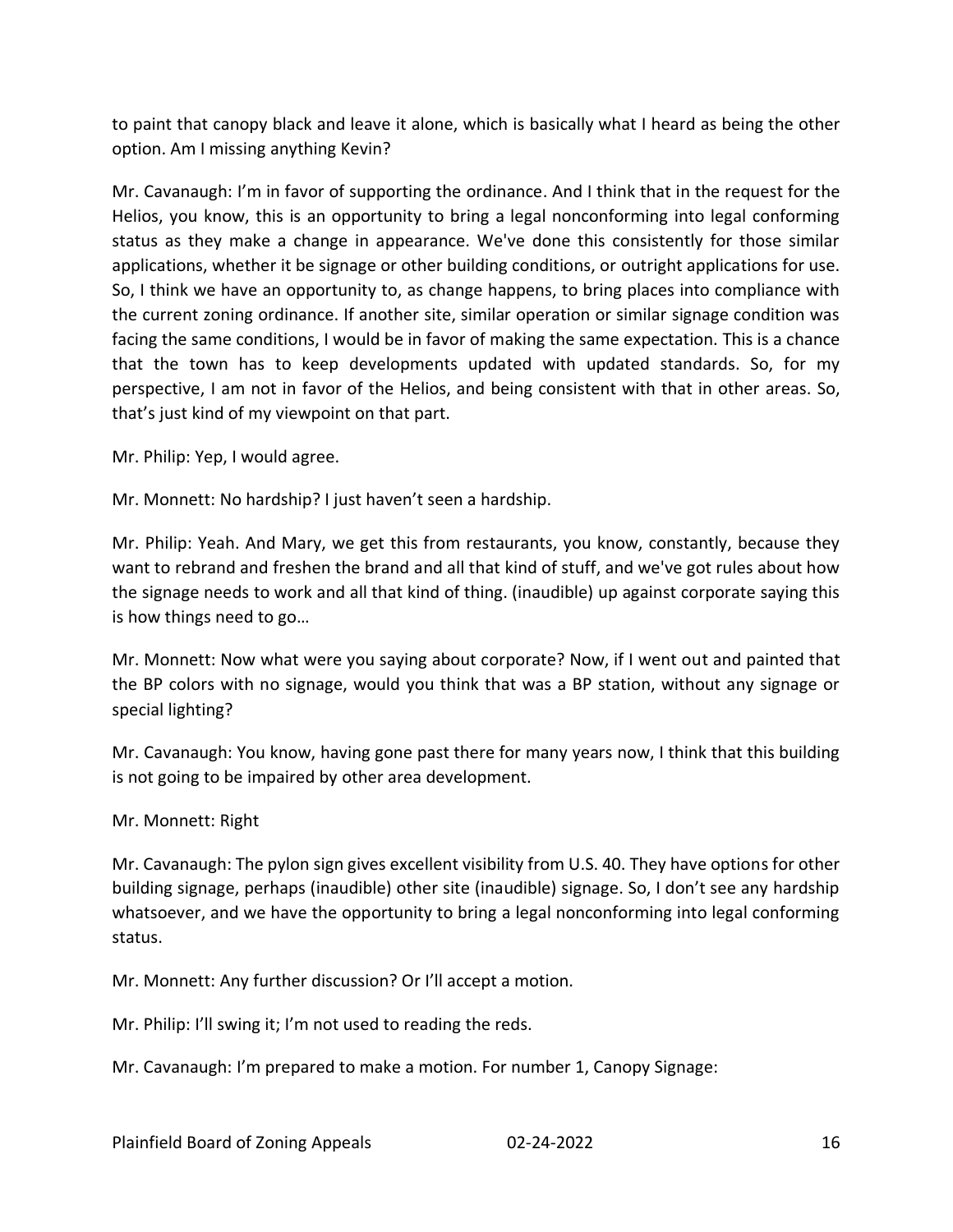I move that the Board of Zoning Appeals deny BZA-22-010, as filed by Good Oil, LLC, requesting a Development Standards Variance of Article 4.18A.9.c. Architectural Standards for Fueling Stations – No signage is allowed on fueling station Canopies, at 1101 West Main Street.

Second, Canopy Lighting:

I move that the Board of Zoning Appeals deny BZA-22-010, as filed by Good Oil, LLC, requesting a Development Standards Variance of Article 4.9 B 5. Architectural or sign lighting shall be so directed and shielded that the light element is not visible from any point along an adjacent public Right-of-Way, at 1101 West Main Street

#### Mr. Philip: Second

Mr. Monnett: I have a motion by Mr. Cavanaugh and a second by Mr. Philip. Mr. Klinger, would you please poll the board?

| Mr. Klinger: | Ms. Giesting $-$ yes  |
|--------------|-----------------------|
|              | Mr. Philip $-$ yes    |
|              | Mr. Cavanaugh $-$ yes |
|              | Mr. Monnett $-$ yes   |
|              |                       |

BZA-22-010 is denied.

Mr. Monnett: Is Terry still there?

Mr. Jones: Yes, I am.

Mr. Monnett: Just making sure.

#### **OLD BUSINESS / NEW BUSINESS**

Mr. Monnett: Any old or new business?

(Brief pause)

Plainfield Board of Zoning Appeals 02-24-2022 17